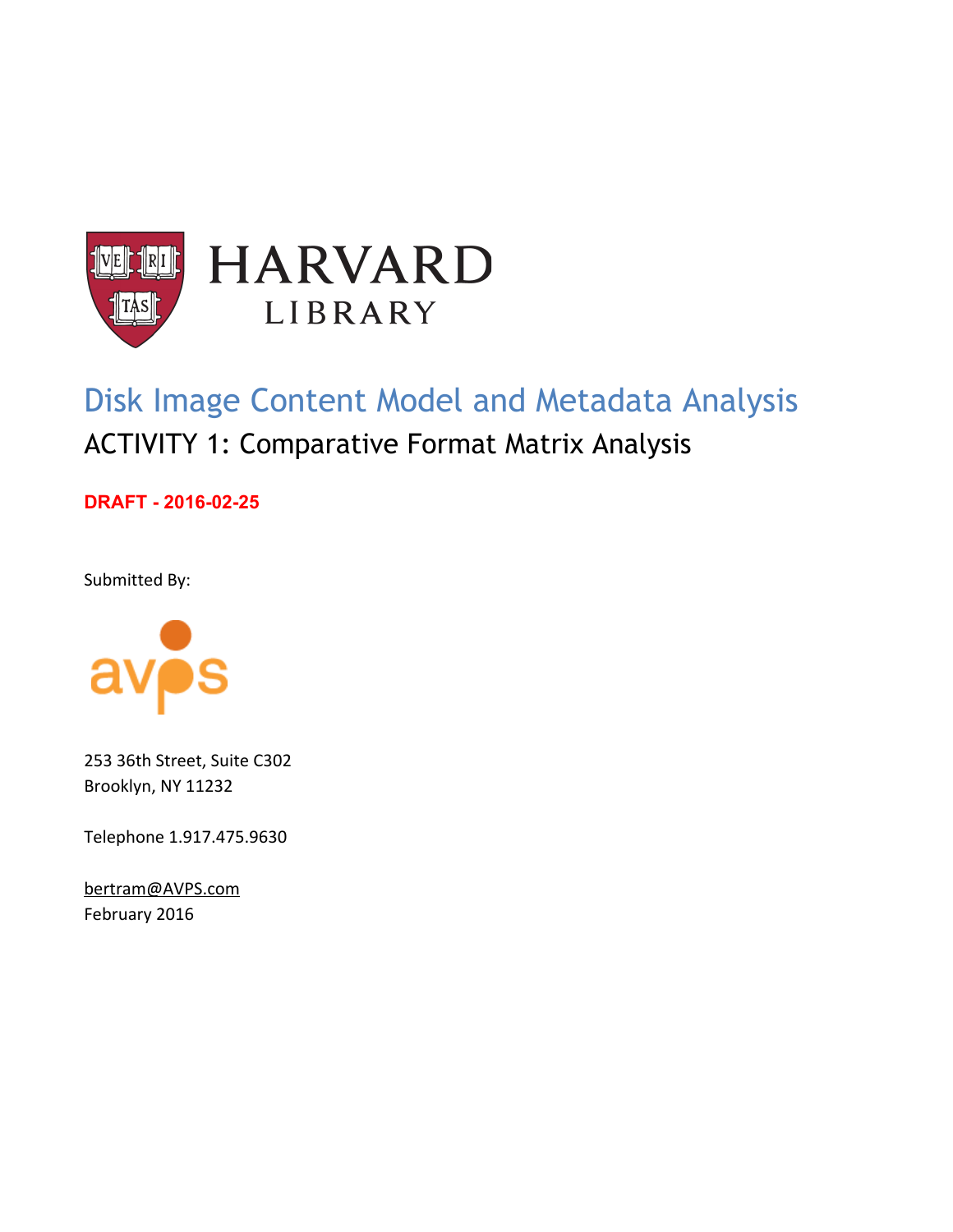### *Table of Contents*

[Introduction](#page-2-0) Notes about [Families](#page-2-1) of Disk Image Formats Formats [Evaluated](#page-3-0) [Analysis](#page-5-0) Process [Analysis](#page-7-0) Scoring Additional [Considerations](#page-8-0) **[Compression](#page-8-1) Raw [Capture](#page-9-0)** [Capture](#page-9-1) Targets [Physical](#page-9-2) capture Logical [capture](#page-9-3) **[Selected](#page-9-4) files** Optical [capture](#page-9-5) **[Metadata](#page-10-0) [Splitting](#page-10-1) Error [Information](#page-10-2)** [Formats](#page-10-3) Within Formats Analysis [Outcome](#page-11-0) Format [Scenarios](#page-11-1) [Rejected](#page-12-0) Formats Class A Format [Profiles](#page-13-0)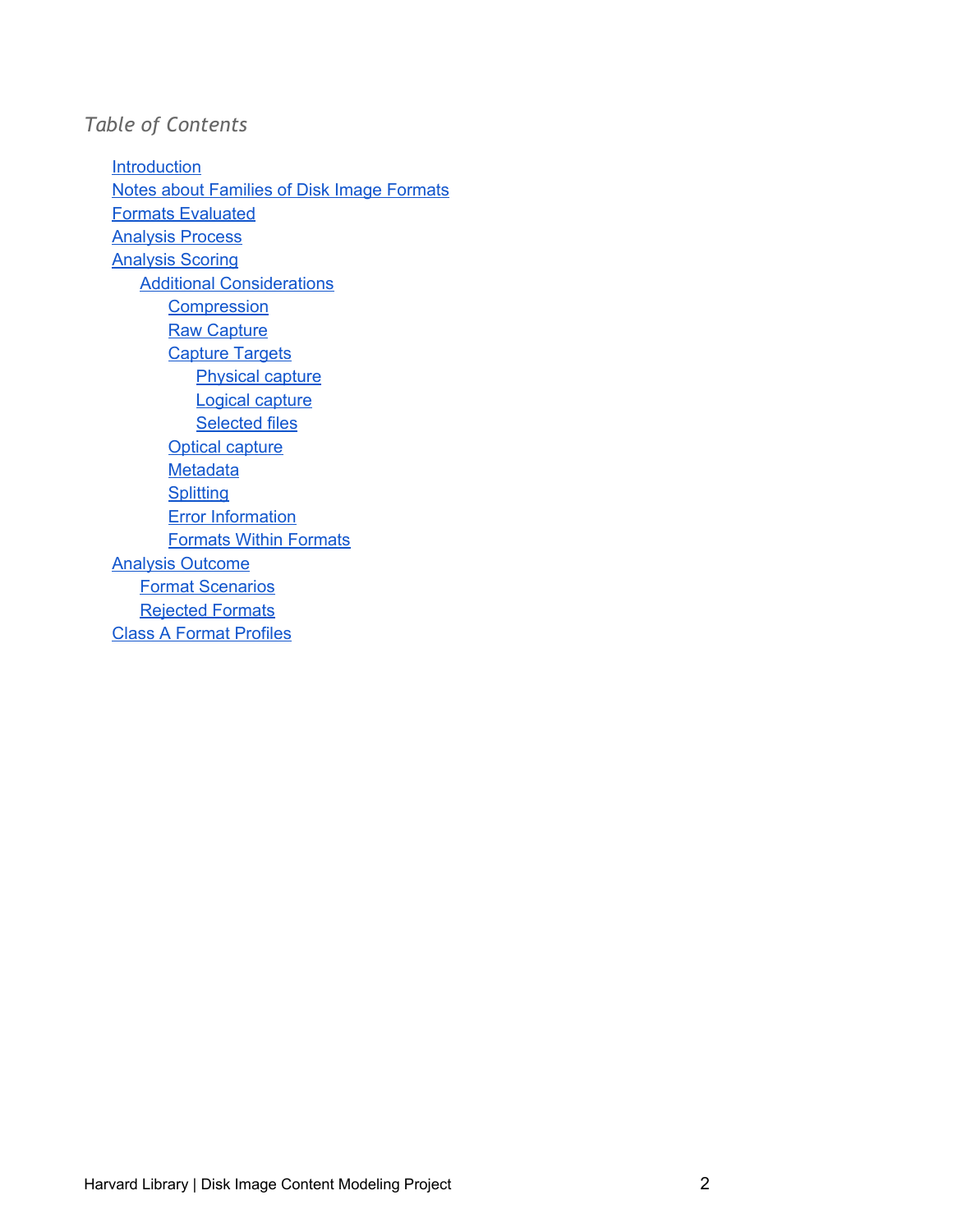## <span id="page-2-0"></span>Introduction

Creating disk images is a common practice in computing, with applications in software deployment, drive and tape backups, and law enforcement investigative analysis, among many others. In the library and archive sectors, the practice of generating disk images has found favor as a method of digital preservation that supports "reformatting" tangible media carriers (e.g., hard drives, floppy disks, SD cards, flash drives, ZIP disks, optical discs) so that the bits stored on the magnetic or optical carriers can be stored as carrier-independent files and managed within controlled digital preservation storage environments. Concomitant with this dematerialization of bits is the necessity of retaining the existing order in which the bits were stored and understood on the original tangible media carrier. The process of disk imaging is the process of serialization, i.e., the process of reading bytes from an original storage device sector-by-sector and writing copies of those bytes into a new, addressable sequence of bytes (a.k.a., a file, or, in some cases, a set of files).

How these sequences are constructed into files is where differences in disk image formats emerge. Some applications of disk imaging require only a raw byte-by-byte copy of the original bytes stored on the original device, from byte<sub>0</sub> to byte<sub>n</sub>. Other use cases require added structure around the copied sectors to ensure integrity of the copy (e.g., CRCs after each sector) or additional metadata to document provenance (e.g., headers that capture a law enforcement case number or the investigator's name). Certain use cases require the addition of sidecar text files to document the offsets where certain segments begin and end within a sequence of bytes.

The goal of this activity is not to recommend a single preferred disk image format for all preservation activities at HL, but rather to characterize and compare a set of viable formats widely in use in disk imaging applications—generally areas where the digital product includes a serialized sector-by-sector copy of bytes stored on a tangible media carrier. The output of this exercise provides a resource that can be used to compare and contrast the various attributes, characteristics, advantages, and disadvantages of each format, ultimately to assist in establishing Class A (Preferred) and Class B (Accepted) sets of formats that will be supported within HL's DRS. Although a wider variety of disk image formats could be compared, we analyzed a subset that represent formats commonly used in archive and library settings, as well as a few old and new formats that are not so widely employed but warranted consideration (because either they may be in existence currently or because it is likely the format will gain popularity in the upcoming years).

## <span id="page-2-1"></span>Notes about Families of Disk Image Formats

Throughout this process, we reviewed the following formats as part a comparative analysis of disk image format sustainability, including the following format groups:

- Magnetic Carrier
	- Raw: DD, IMG, RAW
	- Formatted: E01, L01, Ex01, Lx01, S01, AFFv1-3, AFF4
- Optical Carrier
	- Raw: BIN/CUE
	- Formatted: ISO 9660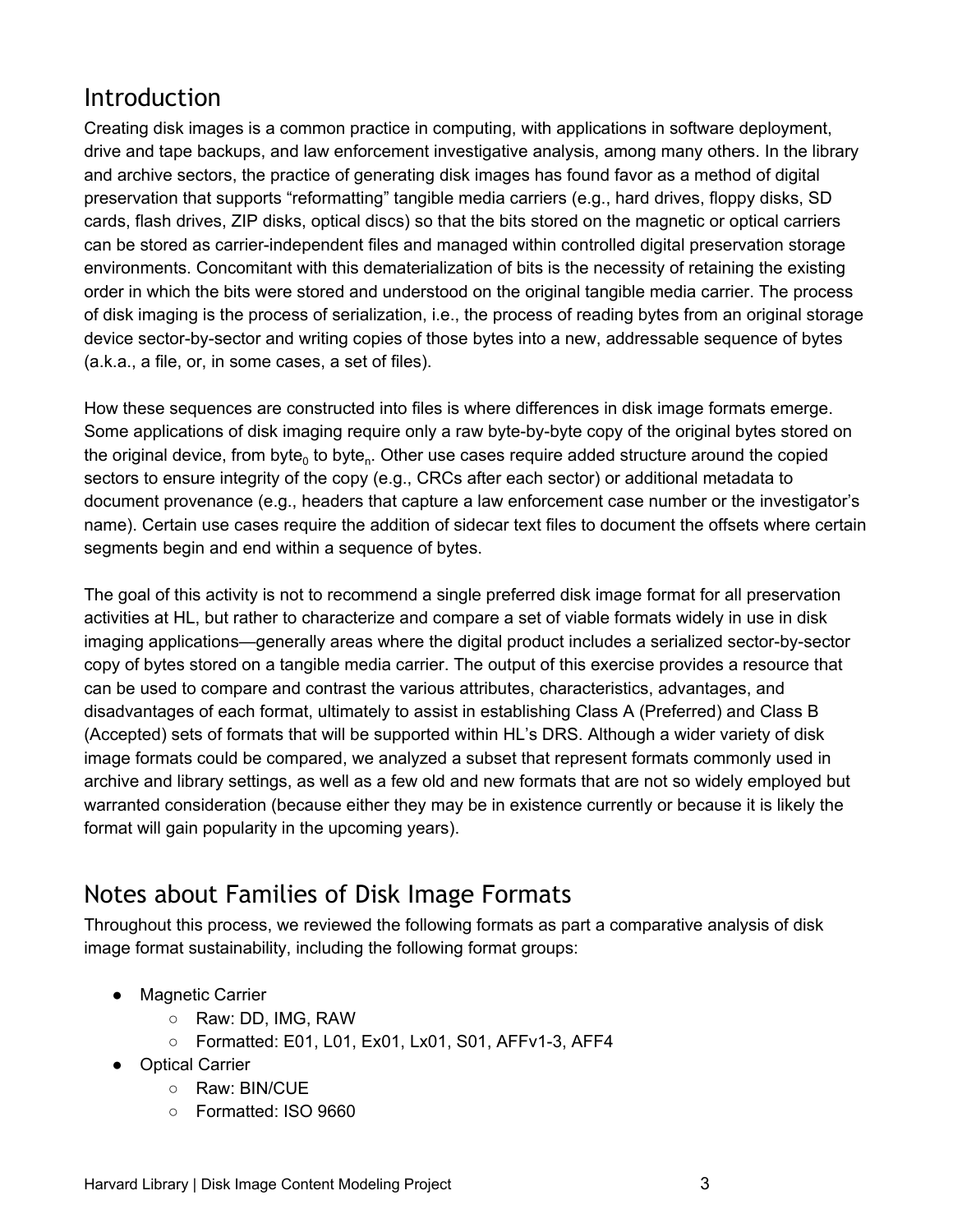We considered DMG, but found that this format is more closely related to standard serialization formats (ZIP, TAR, etc.), which, in reality are used in a slightly different set of applications than what would be considered "disk imaging" applications.

As one focuses on the actual ability (or not) that a repository would have in trying to preserve and provide access to these formats (and the content stored therein) over time, the underlying file system becomes the biggest hurdle. This information is not something addressed very well by these formats. As will become clear in the metadata analysis phase of this project, DFXML does a useful job in attempting to solve that dilemma—by providing a structured way to capture information about the included file system formats in a given image.

## <span id="page-3-0"></span>Formats Evaluated

The following formats were selected for this comparison project:

- 1. EWF-E01. Expert Witness Compression Format. This format, as a proprietary format of EnCase and ASR Data has been basically deprecated, however, the open-source community has reverse engineered the format and published a stable specification that is used in libewf software libraries. It is designed to support arbitrary offset access within compressed data streams and it uses CRC's for integrity validation. This format is basically the same as EWCF-ASR02. EnCase recently moved to a new version of this format -- EWF2-Ex01. There are small differences internally between EWF-ASR, EWF-SMART, EWF-E01 (and the various implementations in EnCase versions and FTK versions), and the EWF-L01 implementations. These differences are documented in the Metz version of the specification.
	- a. Lineage:
		- i. Expert Witness Format ASR Data Format (ASR02)
		- ii. EnCase Formats v1,2,3,4,5,6,7
		- iii. Expert Witness Compression Format, version 1 specification, maintained by Joachim Metz
- 2. EWFL01. Logical Evidence File, introduced in EnCase 5, also stored in EWF format.
	- a. Lineage:
		- i. Logical Evidence File (LVF) EnCase 5
- 3. EWF2Ex01. Encase Evidence File Format Version 2. Many of the central design principles of the E01 format have been retained. The Ex01 format still stores data in blocks that are verified with an individual 32-bit CRC, and all of the source data stored in the file is hashed with the MD5 and/or SHA-1 algorithms if requested by the user. The Ex01 enhancements do not affect features of the file such as these that many courts have relied on to rule that the file is an accepted container of original evidence; the additions merely facilitate the ability to track and handle new characteristics of the stored data. The new Ex01 format introduces the following capabilities: Support for encryption of the data; Ability to use different compression algorithms; Improved support for multi-threaded acquisitions, where sectors can be out of order; Efficient storage and handling of sector blocks that are filled with the same pattern (such as 00-byte fills); Alignment considerations to improve efficiency and performance; Improved support for resuming acquisitions; Internal improvements of the data structures. While some of this new functionality is not yet fully leveraged in the current version, all necessary data is stored, the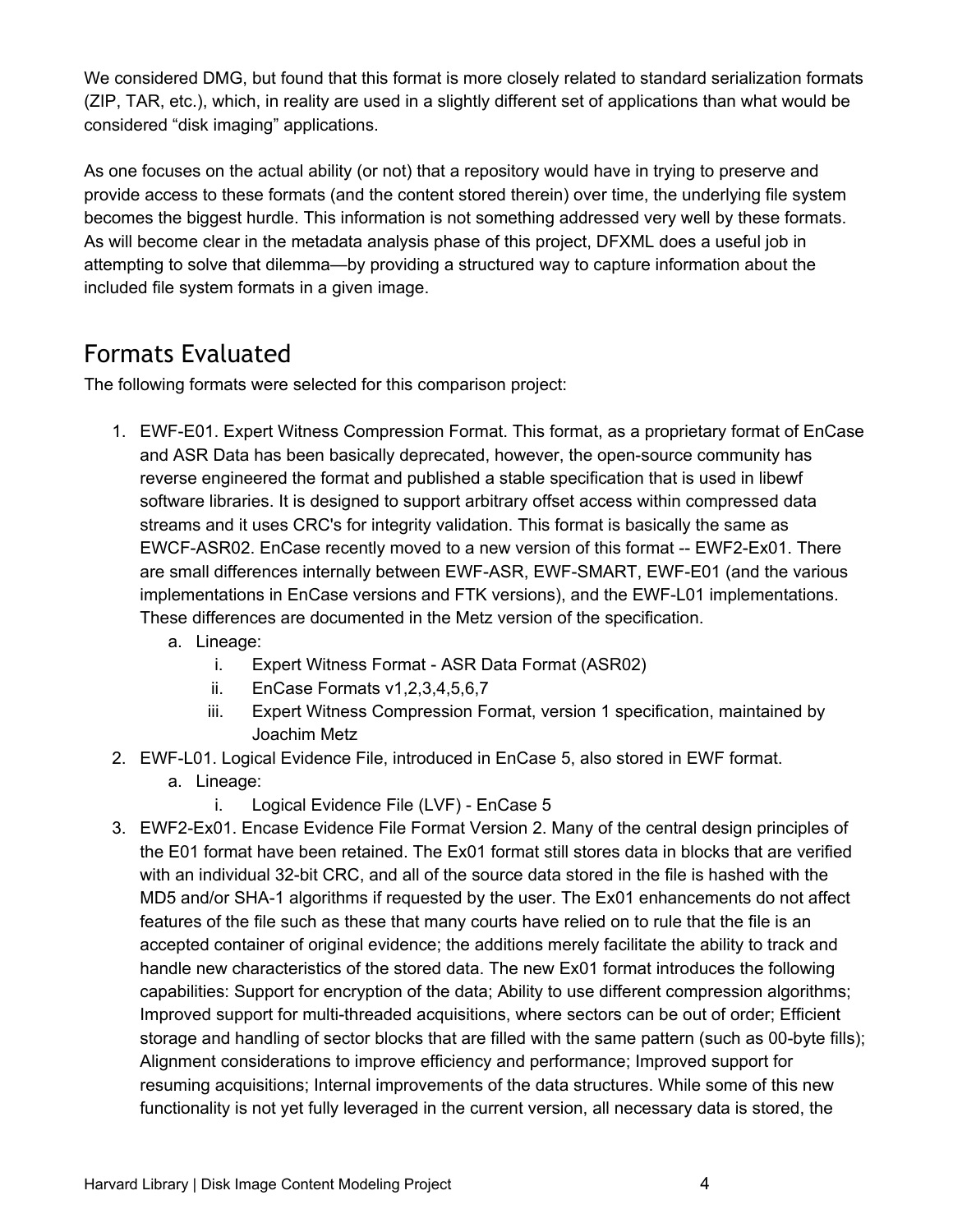data structures support expansions, and subsequent versions will use this new format to its fullest.

- a. Lineage:
	- i. EnCase Formats v1,2,3,4,5,6,7
	- ii. Expert Witness Compression Format, version 2 specification, maintained by Guidance Software
	- iii. Expert Witness Compression Format, version 2 specification, maintained by Joachim Metz
- 4. EWF2Lx01. Logical Evidence File, introduced in EnCase 7, also stored in EWF format.
	- a. Lineage:
		- i. Logical Evidence File (LVF) EnCase 5
		- ii. Expert Witness Compression Format, version 2 specification, maintained by Guidance Software
		- iii. Expert Witness Compression Format, version 2 specification, maintained by Joachim Metz
- 5. Smart S01. SMART format SMART is a software utility for Linux designed by the original authors of Expert Witness (now sold under the name EnCase). It can store disk images as pure bitstreams (compressed or uncompressed) or in ASR Data's Expert Witness Compression Format. Images in the latter format can be stored as a single file or in multiple segment files, consisting of a standard 13-byte header followed by a series of sections, each of type "header," "volume," "table," "next" or "done." Each section includes its type string, a 64-bit offset to the next section, its 64-bit size, padding, and a CRC, in addition to actual data or comments, if applicable. Although the format's "header" section supports free-form notes, an image can have only one such section (in its first segment file only).
	- a. Lineage:
		- i. Based on Expert Witness Format ASR Data Format (ASR02)
		- ii. ASR Data Smart Format (specification not published)
- 6. AFFv1-3. Deprecated. The Advanced Forensic Format is designed as an alternative to current proprietary disk image formats. AFF offers two significant benefits. First, it is more extensible because it allows extensive metadata to be stored with images. Second, AFF images consume less disk space than images in other formats (e.g., EnCase images). Developed by S. Garfinkel, D. Malan, K. Dubec, C. Stevens, and C. Pham in 2005.
	- a. Lineage:
		- i. AFFv1-3 Advanced Forensic Format: An Open, Extensible Format For Disk Imaging (2005)
- 7. AFF4. RDF-based imaging; Object-oriented architecture; parts are stored as objects (streams, volumes) and assigned URNs that can be used to assert facts about the objects. Less of a file format and more of a complete evidence management system. Format developed by Michael Cohen, Simson Garfinkel, and Bradley Schatz.
	- a. Lineage:
		- i. AFF4 Extending the advanced forensic format to accommodate multiple data sources, logical evidence, arbitrary information and forensic workflow (2009)
		- ii. AFF4 Wirespeed: Extending the AFF4 forensic container format for scalable acquisition and live analysis (2015)
- 8. RAW (DD, IMG, RAW). These formats represent unstructured byte sequences captured from physical or logical volumes. Many extensions have been used in the past when raw disk images were created. .raw, .dd, and .img are some of the more popular in our cultural heritage sector.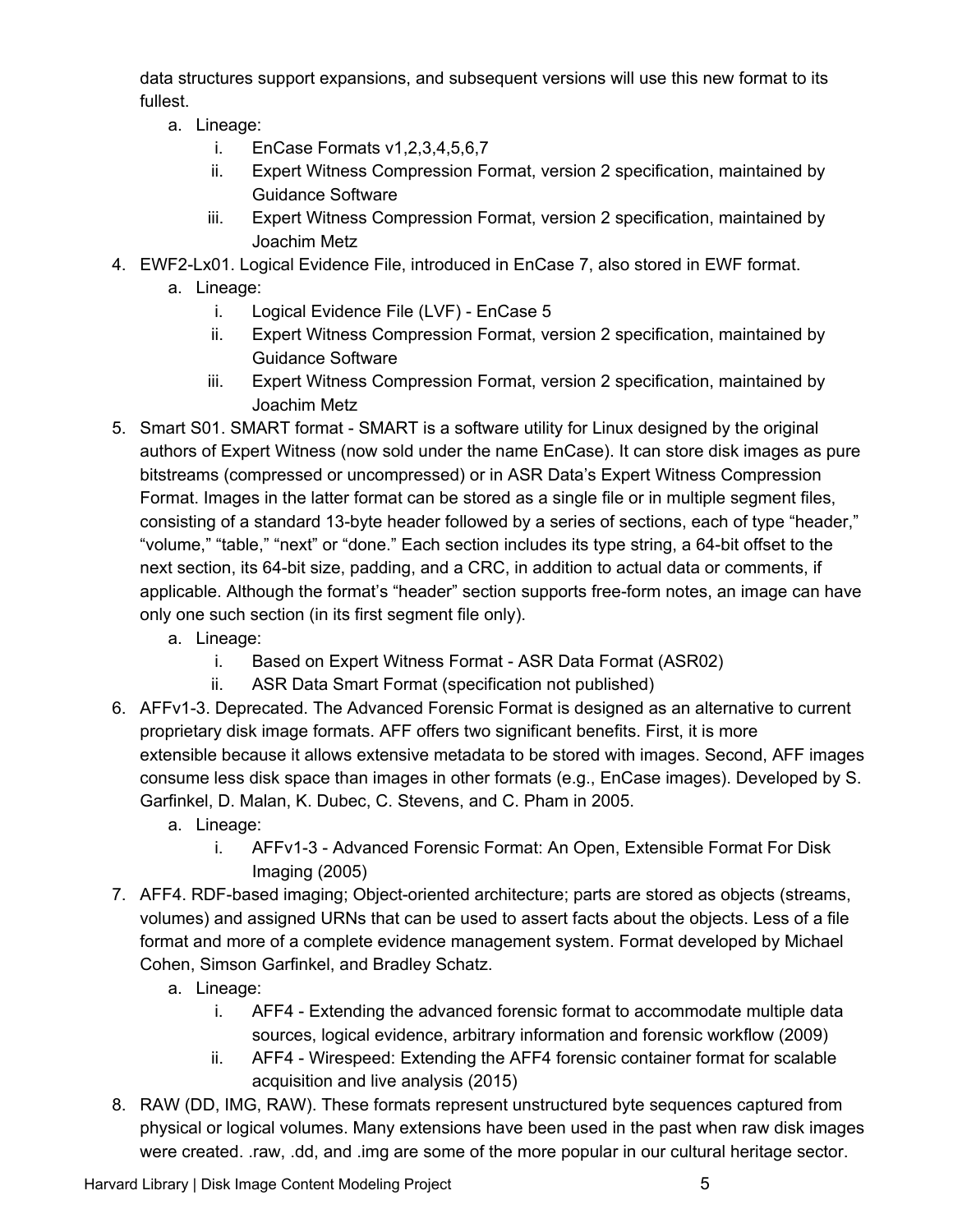These represent any image that is solely an uncompressed sector-by-sector copy of stored bits (with no additional headers/footers/structure/metadata).

- 9. ISO. Optical media disk images. File structure of internal optical disc file system ISO 9660 for CDs, UDF for DVDs. An ISO disk image, stores only file system information (not all bytes on all sectors, only user portion of 2,048 bytes per sector).
	- a. ISO 9660:1988. Information processing -- Volume and file structure of CD-ROM for information interchange
	- b. ISO/IEC 13346, parts 1 through 5, 1995 and 1999; running title Information technology --Volume and file structure of write-once and rewritable media using non-sequential recording for information interchange; see list under Specifications below.
	- c. ECMA-167. Volume and File Structure for Write-Once and Rewritable Media using Non-Sequential Recording for Information Interchange, 3rd edition (June 1997).
	- d. IEEE P1282, Rock Ridge Interchange Protocol Draft Standard, version 1.12, adopted 1994-07-08.
	- e. Joliet Specification, Extensions to the CD-ROM Recording Spec ISO 9660:1988 for Unicode, Version 1; May 22, 1995.
- 10. BIN/CUE. Optical media disk image. Raw disk information (BIN) plus metadata as text log of track separations within disk image (CUE). Bin files contain all bytes on all sectors - all 2,352 bytes of each sector including control headers and error correction data. Original CUE metadata specification is published in CDRWIN documentation, 2000.
	- a. Lineage:
		- i. CDRWIN documentation, Chapter 7, 2000.

## <span id="page-5-0"></span>Analysis Process

The goal of this format analysis is to characterize and compare a set of viable formats widely available in the current environment disk imaging — generally areas where the digital product includes a purposefully created sector-by-sector copy of a physical storage device or a logical directory-by-directory copy of a specified filesystem. The output of this exercise will provide a resource that can be used to compare and contrast the various attributes, characteristics, advantages, and disadvantages of each format, ultimately to assist in establishing Class A (Preferred) and Class B (Accepted) sets of formats that will be supported within HL's DRS.

Following in the footsteps of previous Federal Agencies Digitization Guidelines Initiative (FADGI) comparative analyses<sup>1</sup>, we did not attempt to apply precise rankings for each factor that we assessed across each format. Instead, we established general three-level scoring (bad, good, better) for each criterion, documenting the methodology used to score a given criterion, as well as articulating how the score was determined. We borrowed terminology from the Library of Congress' format sustainability website.

Reviewing format specifications (when possible), publications, and the files themselves, each format was evaluated according to a set of 29 specific characteristics (listed below). These characteristics were grouped into the above-mentioned FADGI groupings: Sustainability Factors, Cost Factors, and System Implementation Factors.

Harvard Library | Disk Image Content Modeling Project 6

<sup>&</sup>lt;sup>1</sup> Analyses available here: [http://www.digitizationguidelines.gov/guidelines/File\\_format\\_compare.html](http://www.digitizationguidelines.gov/guidelines/File_format_compare.html).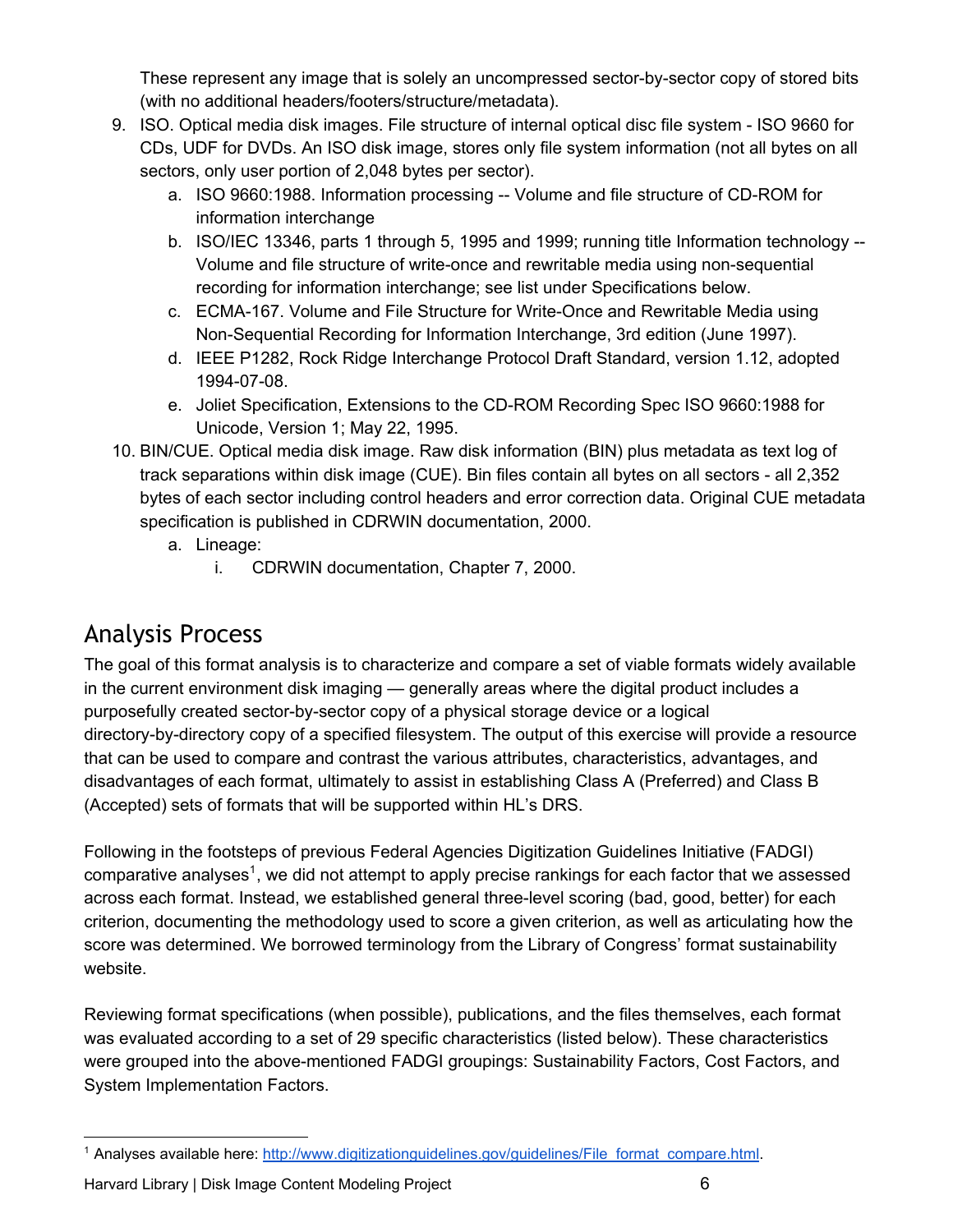| <b>FADGI Grouping</b>                                                                                                                | <b>Specific Characteristic</b>                               |
|--------------------------------------------------------------------------------------------------------------------------------------|--------------------------------------------------------------|
| <b>Sustainability Factors: Adoption</b>                                                                                              | Dependency on a single organization or company               |
| <b>Sustainability Factors: Adoption</b>                                                                                              | Widespread use by consumers                                  |
| <b>Sustainability Factors: Adoption</b>                                                                                              | Widespread use by professionals                              |
| <b>Sustainability Factors: Adoption</b>                                                                                              | Archival use                                                 |
| <b>Sustainability Factors: Adoption</b>                                                                                              | Community / 3rd party support                                |
| <b>Sustainability Factors: Adoption</b>                                                                                              | Developer / corporate support                                |
| <b>Sustainability Factors: Adoption</b>                                                                                              | Geographic spread                                            |
| <b>Sustainability Factors: Adoption</b>                                                                                              | Lifetime                                                     |
| <b>Sustainability Factors: Adoption</b>                                                                                              | <b>Revision rate</b>                                         |
| <b>Sustainability Factors: Adoption</b>                                                                                              | Last revision                                                |
| <b>Sustainability Factors: Disclosure</b>                                                                                            | Availability of specifications                               |
| <b>Sustainability Factors: Disclosure</b>                                                                                            | Degree to which specification is complete and understandable |
| <b>Sustainability Factors: Disclosure</b>                                                                                            | Standardized                                                 |
| Sustainability Factors: Impact of patents                                                                                            | Legal restrictions affecting use now or long-term            |
| <b>Sustainability Factors: Native Embedded</b><br>Metadata Capabilities / Settings and<br>Maintenance: support for color maintenance | Technical metadata support                                   |
| <b>Sustainability Factors: Technical Protection</b><br>Mechanisms                                                                    | Support for technical protection mechanisms                  |
| <b>Sustainability Factors: Transparency</b>                                                                                          | Level of format complexity                                   |
| <b>Sustainability Factors: Transparency</b>                                                                                          | Degree to which compression is understood                    |
| Sustainability: Native Embedded Metadata<br>Capabilities                                                                             | Descriptive metadata support                                 |
| Cost Factors: Cost of providing access                                                                                               | Browser support                                              |
| <b>Cost Factors: Implementation Costs</b>                                                                                            | Cost to maintain environment for access or processing        |
| System Implementation Factors: Availability of<br>Tools                                                                              | Dependencies on particular HW/SW                             |
| System Implementation Factors: Availability of<br>Tools                                                                              | Quantity and availability of mounting software               |
| System Implementation Factors: Ease and<br>accuracy of file validation                                                               | Ease of accurate identification                              |
| System Implementation Factors: ease and<br>accuracy of file validation                                                               | Ease of accurate validation                                  |
| System Implementation Factors: Ease and<br>accuracy of monitoring quality                                                            | Difficulty of tool dev for accurate identification           |
| System Implementation Factors: Level of<br><b>Difficulty</b>                                                                         | Format expertise available                                   |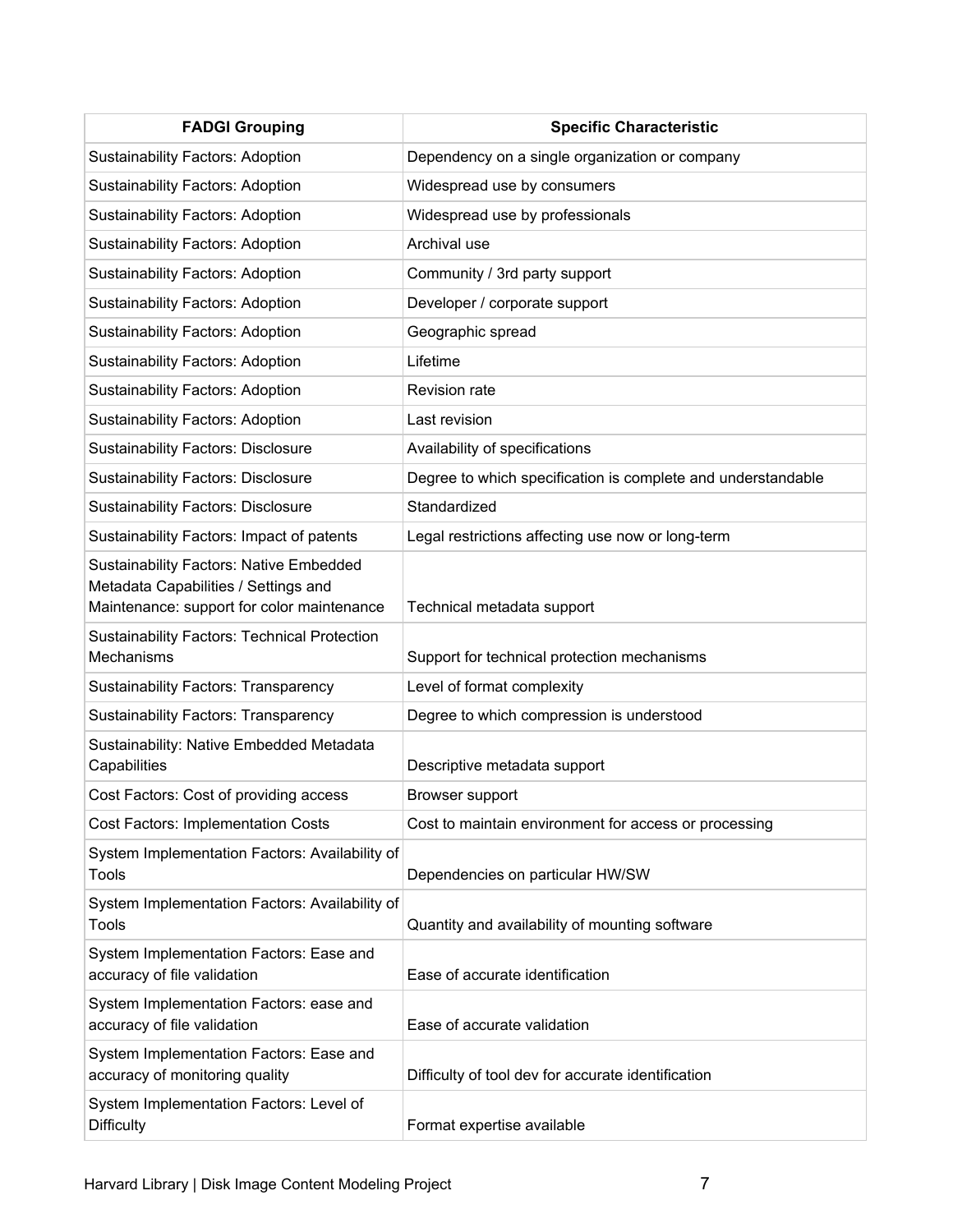| System Implementation Factors: Level of<br>Difficulty  | Backward compatibility |
|--------------------------------------------------------|------------------------|
| System Implementation Factors: technical<br>complexity | Error-tolerance        |

Table 1. Characteristics evaluated for each format.

The full and final matrix is available at the following link:

https://docs.google.com/spreadsheets/d/1yPrTHYLfXfp0r-tSjni33YaFOBnmi4wV-u2zj9fhktU/edit?usp=s [haring](https://docs.google.com/spreadsheets/d/1yPrTHYLfXfp0r-tSjni33YaFOBnmi4wV-u2zj9fhktU/edit?usp=sharing)

## <span id="page-7-0"></span>Analysis Scoring

In order to produce a quantitative result from the 29 characteristics evaluated for each format, each of the above evaluated characteristics was graded on a scale of 13 (from worst to best). From these broad scores, we counted the low, medium, and high scores for each format and produced a weighted overall score for the format. The calculation is as follows:

weighted score =  $[#$  of high scores]\*1 +  $[#$  of medium scores]\*0.5 +  $[#$  of low scores]\*0.25

Additional consideration was given to formats that scored low generally but that are currently employed as preservation targets by repositories, or in cases where a format is so ubiquitous that it would be a hindrance to HL's mission to reject the format entirely.

Two additional weightings were applied to these weighted scores: using a grouping of characteristics previously applied by HL—where 3 sets of characteristics were graded as less important, important, and most important. Again we used values of 1, 2, and 3 respectively. When a characteristic received an initial weighted score of 3 if the particular characteristic was graded as "most important" by HL, then the field received an actual value of 3 x 3, or 9. Scores were then aggregated per format to deliver a total format score using the HL weighting.

Similarly, AVPreserve applied a preservation weighting to the characteristics that rated the characteristics in light of concerns for long-term preservation (this is similar to the HL weighting, but from the perspective of AVPreserve staff members). If a characteristic was deemed to be absolutely critical for long-term care and management then it received a value of 3. Characteristics that were important but not critical for long-term care and management received a value of 2; and those that had the least effect on long-term care received a 1. These weightings were then scored in the same way that the HL weightings were scored.

A matrix of the final scores follows, organized from highest to lowest score in the "HL Color Coded Weighting" column.

|               | <b>Standard Weighted HL Color Coded</b><br><b>Score</b> | Weighting | <b>AVPreserve</b><br>Weighting |
|---------------|---------------------------------------------------------|-----------|--------------------------------|
| RAW (IMG, DD) | 24.5                                                    | 51        | 56.5                           |
| <b>ISO</b>    | 21.75                                                   | 44.5      | 49.25                          |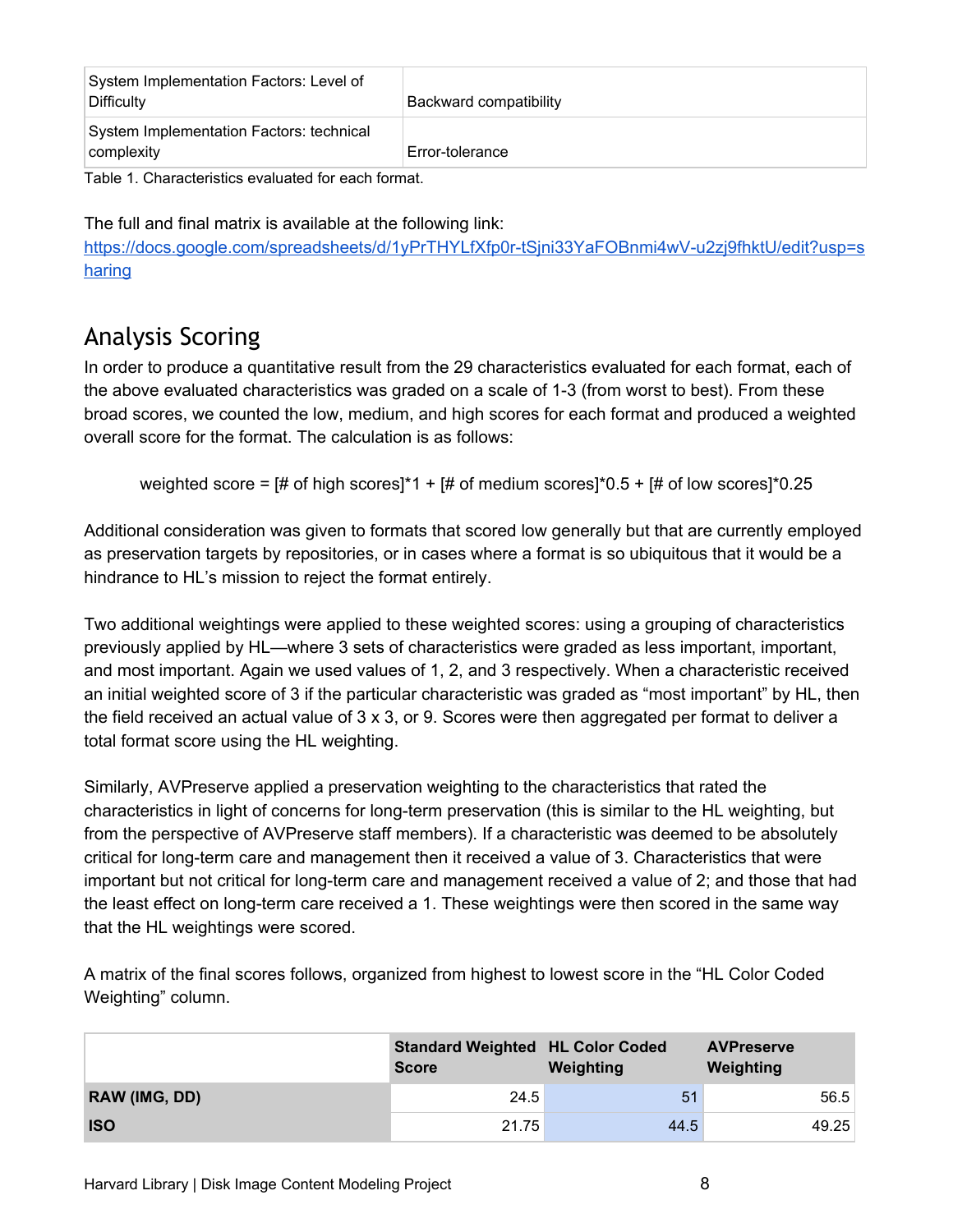| <b>BIN/CUE</b>          | 20.5  | 41.75 | 49.25 |
|-------------------------|-------|-------|-------|
| EWF-E01 (EWCF-ASR02)    | 19.25 | 38.5  | 45.25 |
| AFFv1-3 (AFF, AFD, AFM) | 17.25 | 35.75 | 42    |
| EWF-L01                 | 17.75 | 35    | 43.25 |
| S01 (.001)              | 16    | 32.25 | 38.75 |
| AFF4                    | 14.75 | 31.25 | 33.75 |
| <b>EWF2-Lx01</b>        | 14.5  | 29.5  | 36.5  |
| EWF2-Ex01               | 13.75 | 27.75 | 33.75 |

### <span id="page-8-0"></span>**Additional Considerations**

The following considerations are included here as issues that HL should consider in light of disk image format management. These factors were all considered in line with the results of the comparative format matrix in order to determine the following recommendations for Class A and Class B image sequence formats.

#### <span id="page-8-1"></span>**Compression**

Disk images are typically employed to create file-based copies of physical storage devices. Most physical storage devices are made to exploit storage capacity to the fullest, so we find that most disk images of modern day storage devices yield very large individual files. Because of this filesize dilemma, many creators of disk images desire to use compression strategies to minimize filesize. In almost every case of disk image compression, lossless strategies are used (as opposed to lossless compression techniques that we find in media files where often a goal is to deliver the highest quality media in the smallest package possible). In disk imaging activities, strategies for compression come mainly in two flavors. When raw image formats are used, people employ compression via gzip compression (on top of .tar files), or similar lossless zip compression techniques. The file is captured raw, and then secondary compression is applied to the entire file after the capture. The second approach is found in many disk image formats that come out of the forensic use-cases. In this approach, zlib (or similarly lossless) compression techniques are applied to sections within the file to optimize compression opportunities in smaller chunks, compounding the total compression of the file and providing for even smaller disk image files. Although both approaches employ lossless (and relatively well-known and well-documented) compression techniques, one compresses as part of the file format (a more complex approach in terms of sustainability) and the other compresses as a secondary wrapper to a raw format.

For example, the EnCase/ASR Expert Witness Format, E01, can capture physical devices, logical drives, and individually specified files (L01) while writing bytes to the disk image file format. This format offers users the options to store the bytes with compression (zlib) or as uncompressed data. When compressed, only structured parts of the file (such as the original header) are stored uncompressed. All other metadata and file data is stored in zlib compression (depending on the quality assigned by the user -- anywhere from 1 to 9, in some unspecified spectrum of compression quality). Data cannot be read as easily with a hex editor in these cases. Data must be uncompressed before it can be understood. Organizations that support E01 formats should ensure that they store and maintain the ability to decompress with the zlib compression library. When files are stored uncompressed, the data is in full view with hex editors. The only downside is that the uncompressed file can be so large that no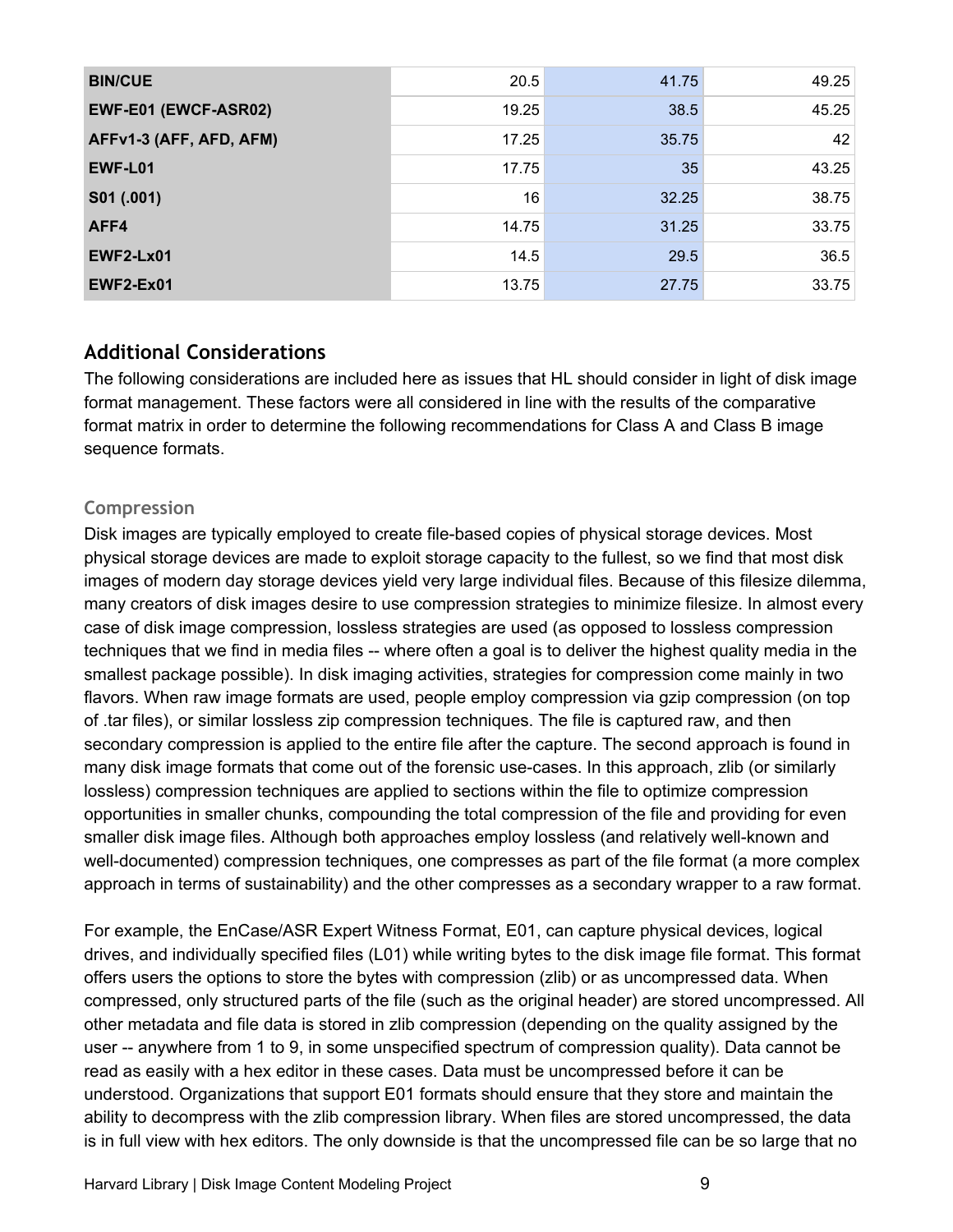hex editor can hold the file in memory. In these cases, the file must be paged through using a command line hex dump.

#### <span id="page-9-0"></span>**Raw Capture**

Because so many tools can expose the stored bytes of a raw format, this is the de facto standard in the disk imaging community. When utilizing raw formats, it is imperative to capture information about the format of the file system(s) and the original device being captured so that the raw binary data can be deciphered appropriately in the future.

#### <span id="page-9-1"></span>**Capture Targets**

Raw disk image formats and structured disk image formats (i.e., "forensic" formats), can target information on a physical device from three perspectives. They can treat the device as faceless bit-bucket and read the bytes sector-by-sector, capturing every byte on the physical storage device exactly as written on the device. This is a physical capture. Another approach is to read the file system(s) on the storage device and to select a file system to capture—from start to finish, byte-for-byte of the logical file system. In this case, if other file systems exist on the physical device, or if other data not part of the file system exists on the device, those bytes will not be captured. This is a logical capture. The last approach is even more restricting. In this case a user selects a set of files or directories within a file system on a physical device and asks the disk image utility to extract only the bytes that constitute those files. We see this only in structured disk image formats, and usually used to attach evidentiary information to the extraction process so that the files can be examined as evidence and held up in court. This is a capture of selected files.

#### <span id="page-9-2"></span>Physical capture

Tools, such as FTK Imager or dd, can write the bytes off of any device that the host computer has access to. A physical disk image capture scrapes all bytes from a physical device regardless of file systems and volumes contained on the device. Nothing on the device is augmented, but future access to the new disk image is going to be heavily dependent on knowing what file systems and volumes were originally contained on the device. An archive will need to capture this information separately and maintain the ability to mount the contained file systems moving forward. Brute force scans, such as bulk extractor will be able to perform reg\_ex evaluations of the content in order to report a variety of metadata.

#### <span id="page-9-3"></span>Logical capture

A logical capture focuses on specific volumes as mounted by the host computer. In this case, only the content identified by the file system to be part of the file system is contained in the resulting disk image file.

#### <span id="page-9-4"></span>Selected files

A logical capture can also focus on specific files and directories on volumes mounted by the host computer. In this case, only the selected content is captured in the resulting disk image file.

#### <span id="page-9-5"></span>**Optical capture**

Optical disk sectors can be written to a raw image, just as any physical device can be. In these cases, all control headers and error correction fields (from CD-ROM or DVD) are included in the image because the image reads every byte on the disk. This is another example of a physical capture. The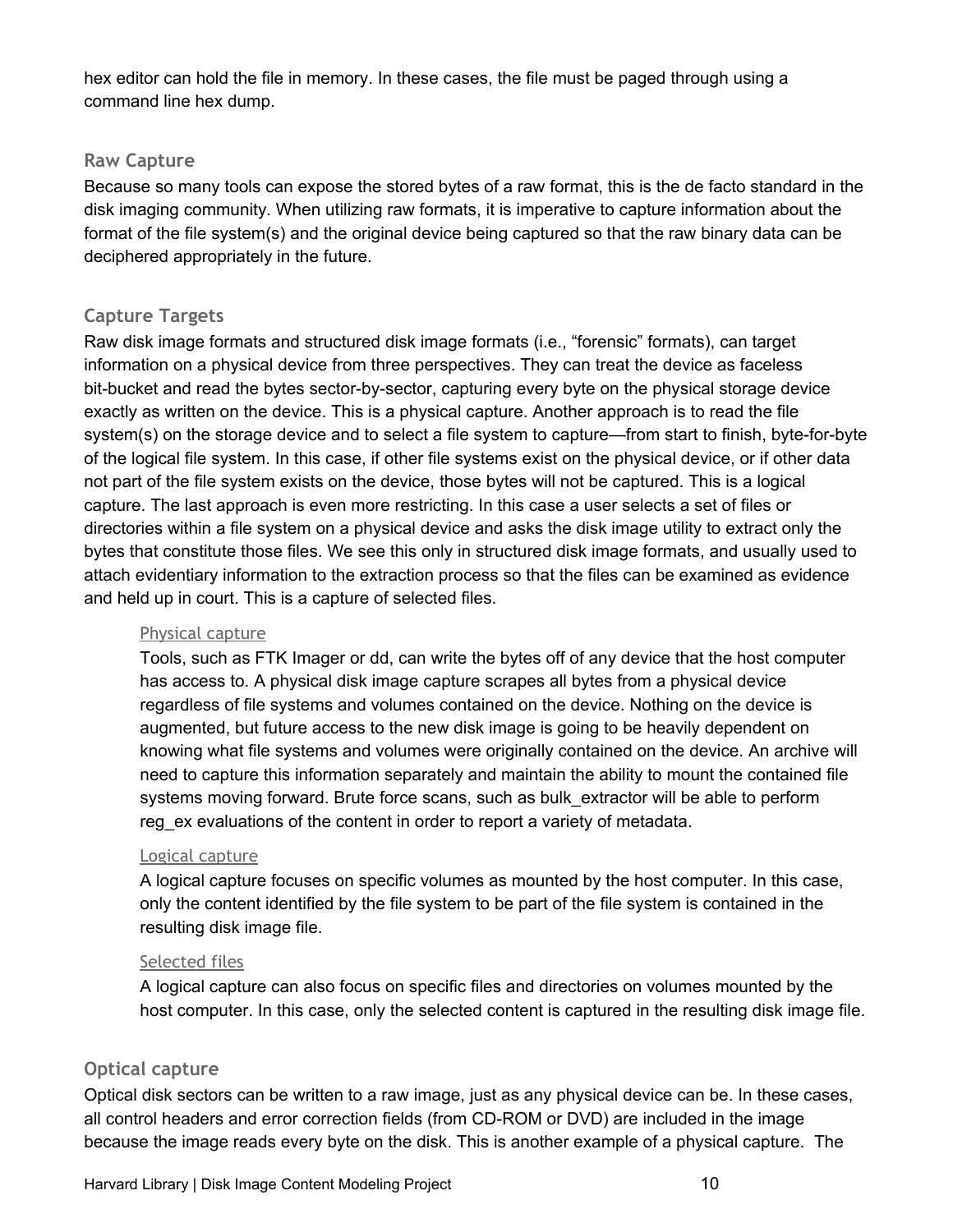common file system of an optical disk (ISO 9660 - for CDs or UDF - for DVDs) can also be captured as a logical volume. In these cases, typically called ISO images, only the file system is captured from the optical media (leaving behind any bytes not included within the file system). As we would expect to see with a logical capture.

The important question here is whether an archive is capturing a raw version of a file system (in which case the archive will need to be able to support access to that file system in order to get access to the files within it), or is the archive capturing a raw version of a physical device (in which case the archive will need to know which file system(s) exist within the device and how they are arranged so that the archive can get access to the files contained within the file systems).

#### <span id="page-10-0"></span>**Metadata**

Most structured disk image (read: non-raw) formats claim that the benefit of structure is the ability to store metadata about the device/volume being imaged. Metadata can be embedded within the image file in these cases. Other approaches, used with both raw and structured formats, is to store metadata externally by employing schemas such as DFXML or CUE.

### <span id="page-10-1"></span>**Splitting**

Most disk image formats can be split into smaller segment files because of the relative size of most devices being imaged, especially when the resulting disk image files are stored in a FAT32 file system where size limits are at 2GB/file. E01/S01 have specifications for handling split image files, using the extension with one-up numbering sequences. AFF requires the use of AFD for splitting. SMART default (raw with external metadata) uses .001 sequentially. Contemporary implementations of E01 (using the libewf library) are attempting to support larger file sizes to minimize the need for split files.

If splitting is necessary for a certain capture, an archive should consider policies and procedures for ensuring the files are kept together and associated metadata is maintained and associated with the appropriate files in the sequence.

### <span id="page-10-2"></span>**Error Information**

Commonly, disk image software writes 0's in place of data that cannot be read from a physical storage device during capture. In raw images, because of the lack of metadata to document the decisions of the software during capture, this makes it difficult to identify bad sectors (a sector with all 0's) versus sectors that originally stored all 0's. Structured disk image formats (E01, AFF) make it possible for the capture software to store process history information within the file so that it becomes possible for an examiner to understand if bad sectors exist in the image, and, if so, where.

### <span id="page-10-3"></span>**Formats Within Formats**

Disk images can be a valuable way to stall for time, in that they take media deterioration off the list of risks by shifting the bits wholesale from disks to server-ish carriage. But the image files do not in and of themselves address the problem of content viability over time. They kick the can down the road. An archive must make efforts to understand the formats stored within disk images so that these formats can benefit from obsolescence monitoring and format migration as necessary to ensure continued understandability.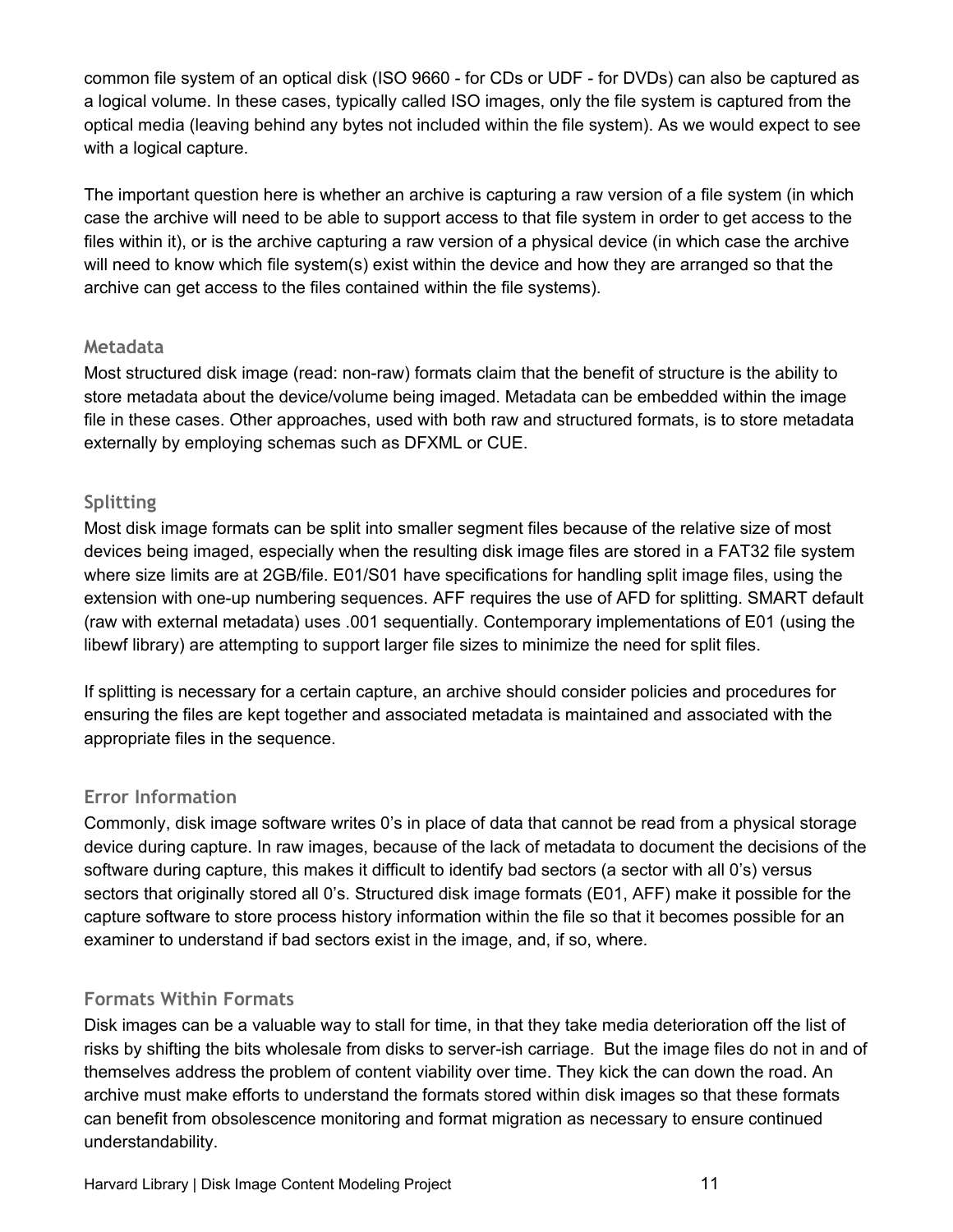## <span id="page-11-0"></span>Analysis Outcome

A matrix of the scores and final classifications follows. Green rows indicate our recommendations for Class A formats based on the analysis completed in this phase of the disk image content modeling project (these selections were determined in accordance with HL team members). AVPreserve and HL team members agreed that there is no need for B formats in this case, preferring to support only one "forensic" use-case format at this point. Red rows indicate the formats that were not considered stable enough for inclusion in the HL DRS at this point. Because of the slight instability in the forensic format environment, AVPreserve recommends a continued analysis of the changes in this area over the next five years.

|                         | <b>Standard</b><br>Weighted<br><b>Score</b> | <b>HL Color Coded AVPreserve</b><br>Weighting | Weighting           | <b>Classification</b> |
|-------------------------|---------------------------------------------|-----------------------------------------------|---------------------|-----------------------|
| RAW (IMG, DD)           | 24.5                                        | 51                                            | $56.5 \, \text{A}$  |                       |
| <b>ISO</b>              | 21.75                                       | 44.5                                          | 49.25 $A$           |                       |
| <b>BIN/CUE</b>          | 20.5                                        | 41.75                                         | $49.25 \, \text{A}$ |                       |
| EWF-E01 (EWCF-ASR02)    | 19.25                                       | 38.5                                          | $45.25 \, \text{A}$ |                       |
| AFFv1-3 (AFF, AFD, AFM) | 17.25                                       | 35.75                                         | 42                  |                       |
| EWF-L01                 | 17.75                                       | 35                                            | 43.25               |                       |
| S01 (.001)              | 16                                          | 32.25                                         | 38.75               |                       |
| AFF4                    | 14.75                                       | 31.25                                         | 33.75               |                       |
| <b>EWF2-Lx01</b>        | 14.5                                        | 29.5                                          | 36.5                |                       |
| $EWF2-Ex01$             | 13.75                                       | 27.75                                         | 33.75               |                       |

### <span id="page-11-1"></span>**Format Scenarios**

Based on the format assessment, following are example scenarios where HL could employ our recommended classifications.

- Magnetic storage device physical sector-by-sector copy
	- Class A
		- Uncompressed
			- RAW (IMG,DD)
				- Unless file size is above certain limit (e.g., 1 TB)
		- Compressed
			- RAW (IMG,DD) with added TAR.GZ or ZIP
			- $\bullet$  E01
				- Uses zlib compression option
- Magnetic storage device logical file system copy
	- Class A
		- Uncompressed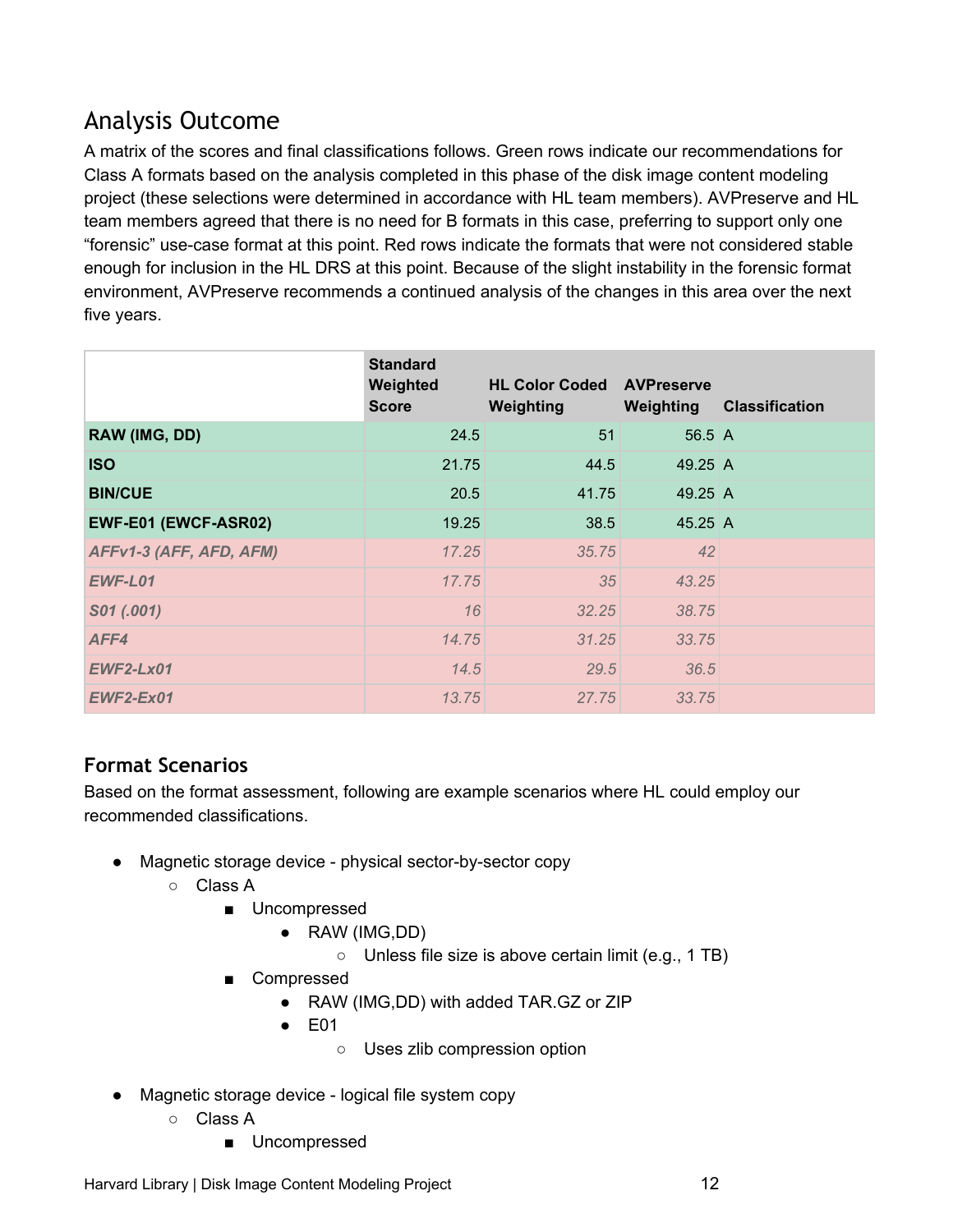- RAW (IMG,DD)
	- Unless file size is above certain limit (e.g., 1 TB)
- Compressed
	- RAW (IMG,DD) with added TAR.GZ or ZIP
	- E01
		- Use zlib compression option
- Optical storage device physical sector-by-sector copy
	- Class A
		- Uncompressed
			- BIN/CUE
- Optical storage device logical file system copy
	- Class A
		- Uncompressed
			- ISO

### <span id="page-12-0"></span>**Rejected Formats**

- $\bullet$  AFFv1-3
	- migrate to E01
	- use libewf or FTK
- EWF L01
	- extract and migrate to ZIP or BagIt
- S01
	- migrate to E01
	- use libewf or FTK
- AFF4
- EWF2 Ex01
- EWF2 Lx01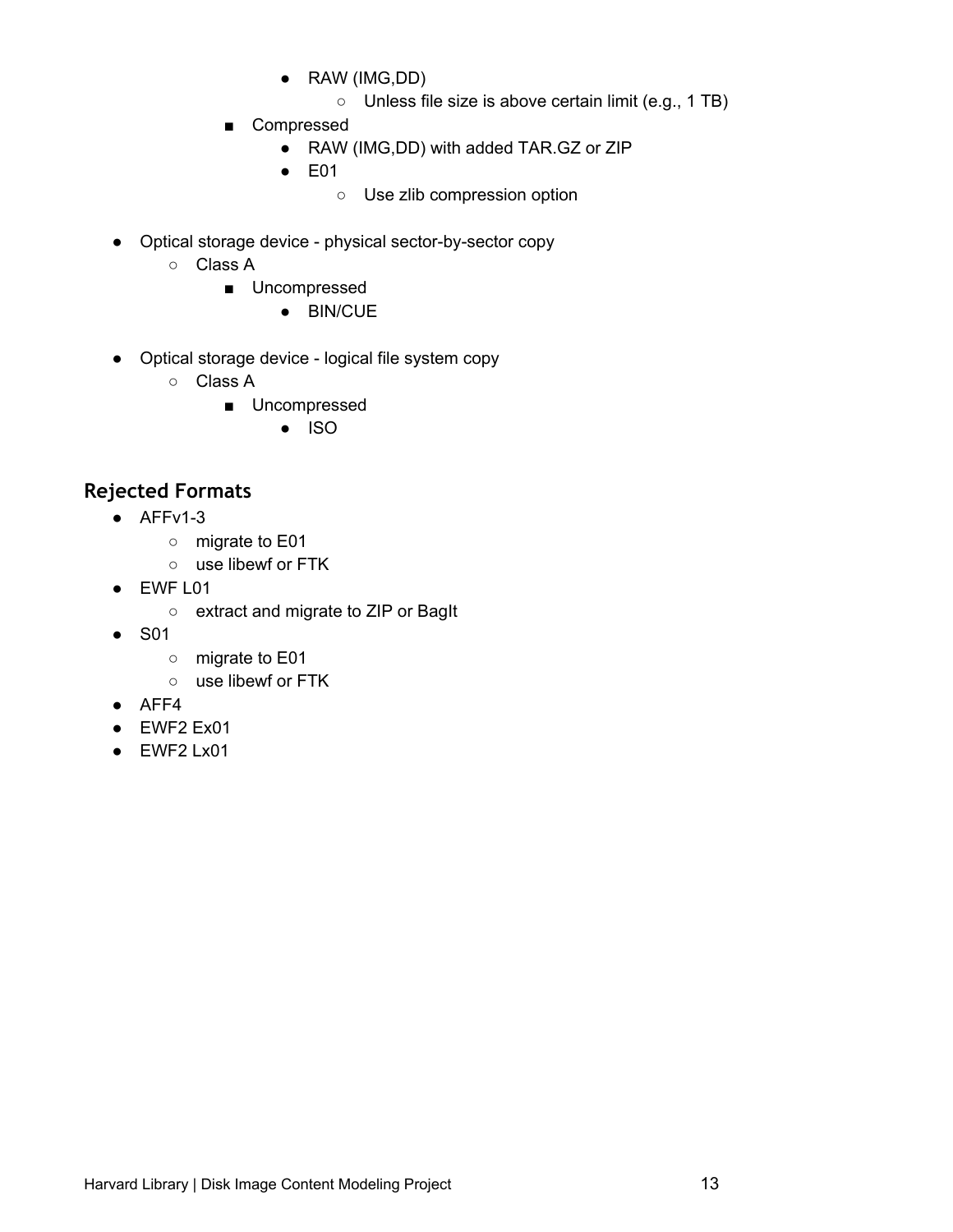## <span id="page-13-0"></span>Class A Format Profiles

## **Class A**

| RAW (IMG, DD)                      |                                                                                                                                                                                                                                                                                                                                                                                                                                                           |
|------------------------------------|-----------------------------------------------------------------------------------------------------------------------------------------------------------------------------------------------------------------------------------------------------------------------------------------------------------------------------------------------------------------------------------------------------------------------------------------------------------|
|                                    | Full name Raw disk image                                                                                                                                                                                                                                                                                                                                                                                                                                  |
|                                    | <b>Description</b> These formats represent unstructured byte sequences captured from<br>physical or logical volumes. Many extensions have been used in the past<br>when raw disk images were created. . raw, .dd, and . img are some of the<br>more popular in our cultural heritage sector. These represent any image that<br>is solely an uncompressed sector-by-sector copy of stored bits (with no<br>additional headers/footers/structure/metadata). |
|                                    | <b>Class</b> $A$ (Magnetic media)                                                                                                                                                                                                                                                                                                                                                                                                                         |
|                                    | <b>Key adopters</b> Used globally in disk image applications for more than 20 years. Raw disk<br>images are the de facto standard for disk image applications.                                                                                                                                                                                                                                                                                            |
| <b>Applicable MIME</b>             | media types application/octet-stream                                                                                                                                                                                                                                                                                                                                                                                                                      |
| <b>Applicable file</b>             | extensions   .raw, .dd, .img                                                                                                                                                                                                                                                                                                                                                                                                                              |
|                                    | <b>Original developer</b> Not managed by a single developer                                                                                                                                                                                                                                                                                                                                                                                               |
|                                    | <b>Current developer</b> Not managed by a single developer                                                                                                                                                                                                                                                                                                                                                                                                |
|                                    | <b>Specifications (URL in</b> There is no format specification for raw files. They are sector-by-sector<br>parenthesis) copies of a physical device or a segment of a physical device.                                                                                                                                                                                                                                                                    |
| <b>Patent/license issues None.</b> |                                                                                                                                                                                                                                                                                                                                                                                                                                                           |
|                                    | Key related links http://www.forensicswiki.org/wiki/Raw Image Format<br>https://en.wikipedia.org/wiki/Disk_image<br>http://forensicswiki.org/wiki/Dd<br>https://en.wikipedia.org/wiki/IMG (file format)                                                                                                                                                                                                                                                   |

| <b>E01</b> |                                                                                                                                                                                                                                                                                                                                                                                                             |
|------------|-------------------------------------------------------------------------------------------------------------------------------------------------------------------------------------------------------------------------------------------------------------------------------------------------------------------------------------------------------------------------------------------------------------|
|            | <b>Full name</b> Expert Witness Compression Format - EWF-E01                                                                                                                                                                                                                                                                                                                                                |
|            | <b>Description</b> This format, as a proprietary format of EnCase and ASR Data has been<br>basically deprecated, however, the open-source community has reverse<br>engineered the format and published a stable specification that is used in<br>libewf software libraries. It is designed to support arbitrary offset access<br>within compressed data streams and it uses CRC's for integrity validation. |
|            | This format is basically the same as EWCF-ASR02. EnCase recently moved<br>to a new version of this format -- EWF2-Ex01. There are small differences<br>internally between EWF-ASR, EWF-SMART, EWF-E01 (and the various<br>implementations in EnCase versions and FTK versions), and the EWF-L01                                                                                                             |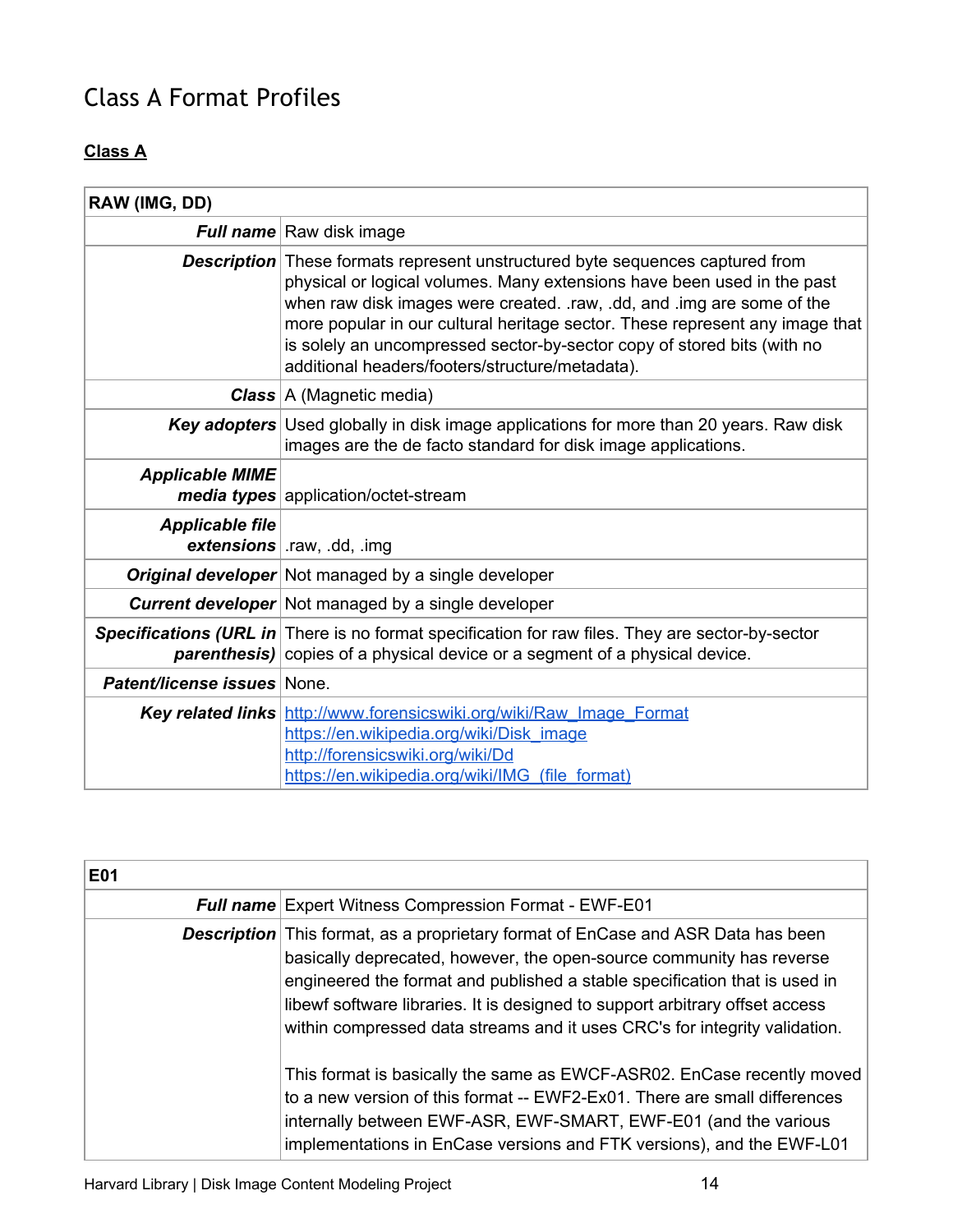|                                    | implementations. These differences are documented in the Metz version of<br>the specification.                                                                                                                                      |
|------------------------------------|-------------------------------------------------------------------------------------------------------------------------------------------------------------------------------------------------------------------------------------|
|                                    | <b>Class</b> $A$ (Magnetic media)                                                                                                                                                                                                   |
|                                    | <b>Key adopters</b> Law enforcement evidence examiners; digital humanities researchers;<br>manuscript archives                                                                                                                      |
| <b>Applicable MIME</b>             | <b>media types</b> application/octet-stream                                                                                                                                                                                         |
| <b>Applicable file</b>             | $extensions$ . E01, . E02, . Exx                                                                                                                                                                                                    |
| <b>Original developer ASR Data</b> |                                                                                                                                                                                                                                     |
|                                    | <b>Current developer</b> Guidance Software, Inc.; open-source libewf community                                                                                                                                                      |
|                                    | <b>Specifications (URL in Expert Witness Format - ASR Data Format (ASR02)</b><br>parenthesis) (http://forensicswiki.org/wiki/ASR_Data's_Expert_Witness_Compression_Fo                                                               |
|                                    | rmat)                                                                                                                                                                                                                               |
|                                    | EnCase Formats v1,2,3,4,5,6,7 (not publicly available)                                                                                                                                                                              |
|                                    | Expert Witness Compression Format, version 1 specification, maintained by                                                                                                                                                           |
|                                    | Joachim Metz                                                                                                                                                                                                                        |
|                                    | (https://53efc0a7187d0baa489ee347026b8278fe4020f6.googledrive.com/ho                                                                                                                                                                |
|                                    | st/0B3fBvzttpiiSMTdoaVExWWNsRjg/Expert%20Witness%20Compression                                                                                                                                                                      |
|                                    | %20Format%20(EWF).pdf)                                                                                                                                                                                                              |
|                                    | <b>Patent/license issues</b> Developed by ASR Data and Guidance Software. Not an open format.<br>Existing public documentation is Copyright Joachim Metz and made<br>available under a GNU Free Documentation License, Version 1.3. |
|                                    | <b>Key related links</b> http://www.forensicswiki.org/wiki/Encase image file format                                                                                                                                                 |
|                                    | http://www.digitalpreservation.gov/formats/fdd/fdd000408.shtml                                                                                                                                                                      |
|                                    | http://www.digitalpreservation.gov/formats/fdd/fdd000406.shtml                                                                                                                                                                      |

| <b>ISO</b>                                |                                                                                                                                                                                                                                                    |
|-------------------------------------------|----------------------------------------------------------------------------------------------------------------------------------------------------------------------------------------------------------------------------------------------------|
|                                           | Full name ISO 9660 Disk Image Format                                                                                                                                                                                                               |
|                                           | <b>Description</b> File structure of internal optical disc file system - ISO 9660 for CDs, UDF<br>for DVDs. An ISO disk image, stores only file system information (not all<br>bytes on all sectors, only user portion of 2,048 bytes per sector). |
|                                           | <b>Class</b>   A (Optical discs)                                                                                                                                                                                                                   |
|                                           | <b>Key adopters</b> Used globally in optical disc imaging.                                                                                                                                                                                         |
| <b>Applicable MIME</b>                    | media types application/x-iso9660-image                                                                                                                                                                                                            |
| <b>Applicable file</b><br>extensions sign |                                                                                                                                                                                                                                                    |
|                                           | <b>Original developer</b> International Organization for Standardization (ISO)                                                                                                                                                                     |
|                                           | <b>Current developer</b> International Organization for Standardization (ISO)                                                                                                                                                                      |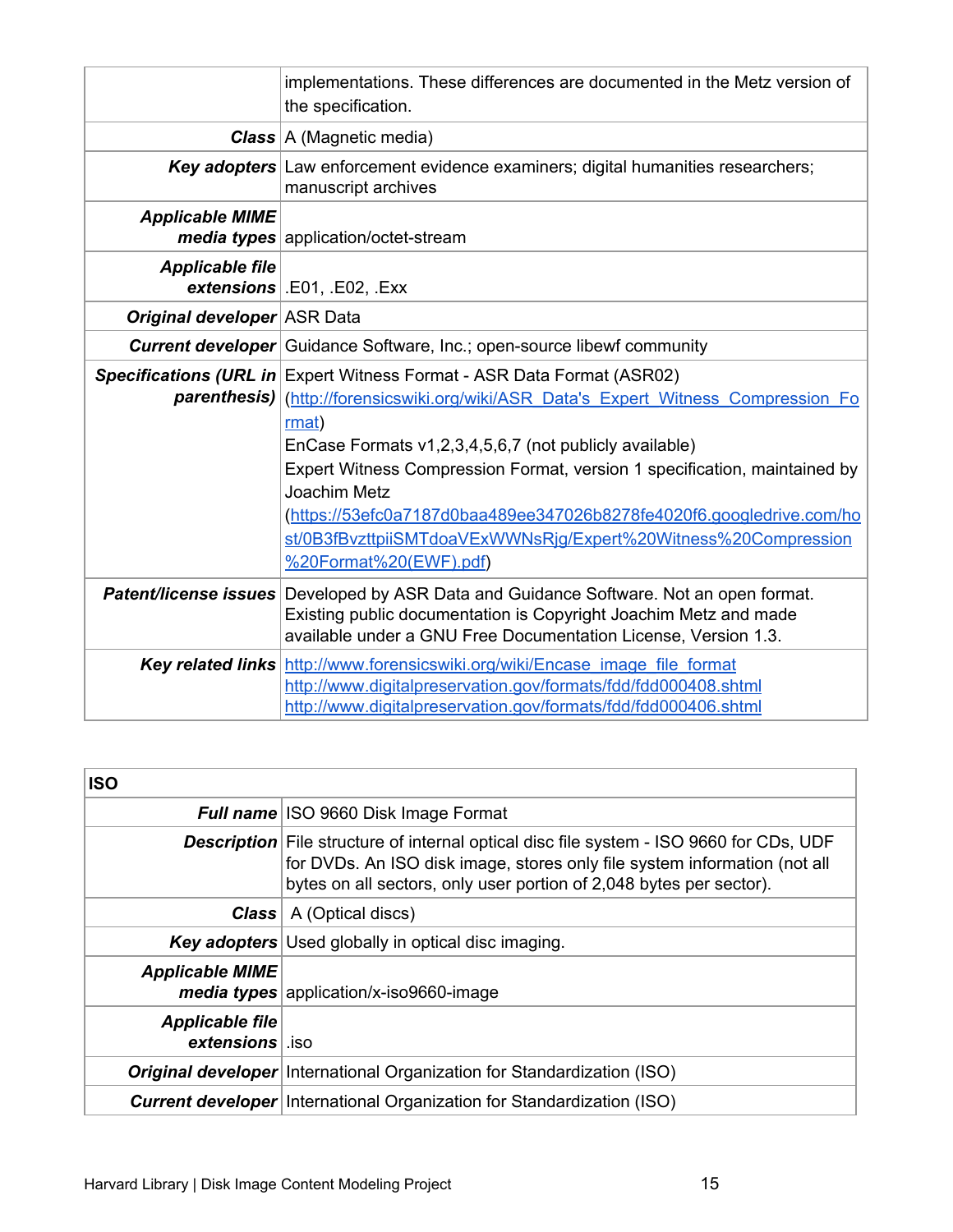|                                        | <b>Specifications (URL in</b> There is no comprehensive single specification for all of the variant<br>parenthesis) formats called ISO image. Three international standards offer<br>specifications for the relevant disk formats and, by implication, for the<br>media-independent representation of disk content. Other relevant<br>specifications have been published by standards bodies and corporate<br>entities. |
|----------------------------------------|-------------------------------------------------------------------------------------------------------------------------------------------------------------------------------------------------------------------------------------------------------------------------------------------------------------------------------------------------------------------------------------------------------------------------|
|                                        | ISO 9660:1988. Information processing -- Volume and file structure of<br>CD-ROM for information interchange.                                                                                                                                                                                                                                                                                                            |
|                                        | ISO/IEC 13346, parts 1 through 5, 1995 and 1999; running title Information<br>technology -- Volume and file structure of write-once and rewritable media<br>using non-sequential recording for information interchange.                                                                                                                                                                                                 |
|                                        | ECMA-167. Volume and File Structure for Write-Once and Rewritable<br>Media using Non-Sequential Recording for Information Interchange, 3rd<br>edition (June 1997).                                                                                                                                                                                                                                                      |
|                                        | IEEE P1282, Rock Ridge Interchange Protocol Draft Standard, version<br>1.12, adopted 1994-07-08.                                                                                                                                                                                                                                                                                                                        |
|                                        | Joliet Specification, Extensions to the CD-ROM Recording Spec ISO<br>9660:1988 for Unicode, Version 1; May 22, 1995.                                                                                                                                                                                                                                                                                                    |
| Patent/license issues No known issues. |                                                                                                                                                                                                                                                                                                                                                                                                                         |
|                                        | Key related links https://en.wikipedia.org/wiki/ISO image<br>https://en.wikipedia.org/wiki/ISO_9660<br>http://www.digitalpreservation.gov/formats/fdd/fdd000348.shtml<br>http://www.avpreserve.com/wp-content/uploads/2014/04/OpticalMediaPres                                                                                                                                                                          |
|                                        | ervation.pdf                                                                                                                                                                                                                                                                                                                                                                                                            |

| <b>BIN/CUE</b>                                  |                                                                                                                                                                                                                                                                                                                                                                              |
|-------------------------------------------------|------------------------------------------------------------------------------------------------------------------------------------------------------------------------------------------------------------------------------------------------------------------------------------------------------------------------------------------------------------------------------|
|                                                 | <b>Full name</b> BIN/CUE Binary and Metadata Disk Image                                                                                                                                                                                                                                                                                                                      |
|                                                 | <b>Description</b> Optical media disk image. Raw disk information (BIN) plus metadata as text<br>log of track separations within disk image (CUE). Bin files contain all bytes<br>on all sectors - all 2,352 bytes of each sector including control headers and<br>error correction data. Original CUE metadata specification is published in<br>CDRWIN documentation, 2000. |
|                                                 | <b>Class</b> $A$ (Optical discs)                                                                                                                                                                                                                                                                                                                                             |
|                                                 | <b>Key adopters</b> Used globally in optical disc imaging for over 20 years.                                                                                                                                                                                                                                                                                                 |
| <b>Applicable MIME</b>                          | <b>media types</b> application/octet-stream; application/x-binary                                                                                                                                                                                                                                                                                                            |
| <b>Applicable file</b><br>extensions   bin, cue |                                                                                                                                                                                                                                                                                                                                                                              |
|                                                 | <b>Original developer</b> Jeff Arnold; CDRWIN                                                                                                                                                                                                                                                                                                                                |
|                                                 | <b>Current developer</b> Not currently maintained                                                                                                                                                                                                                                                                                                                            |